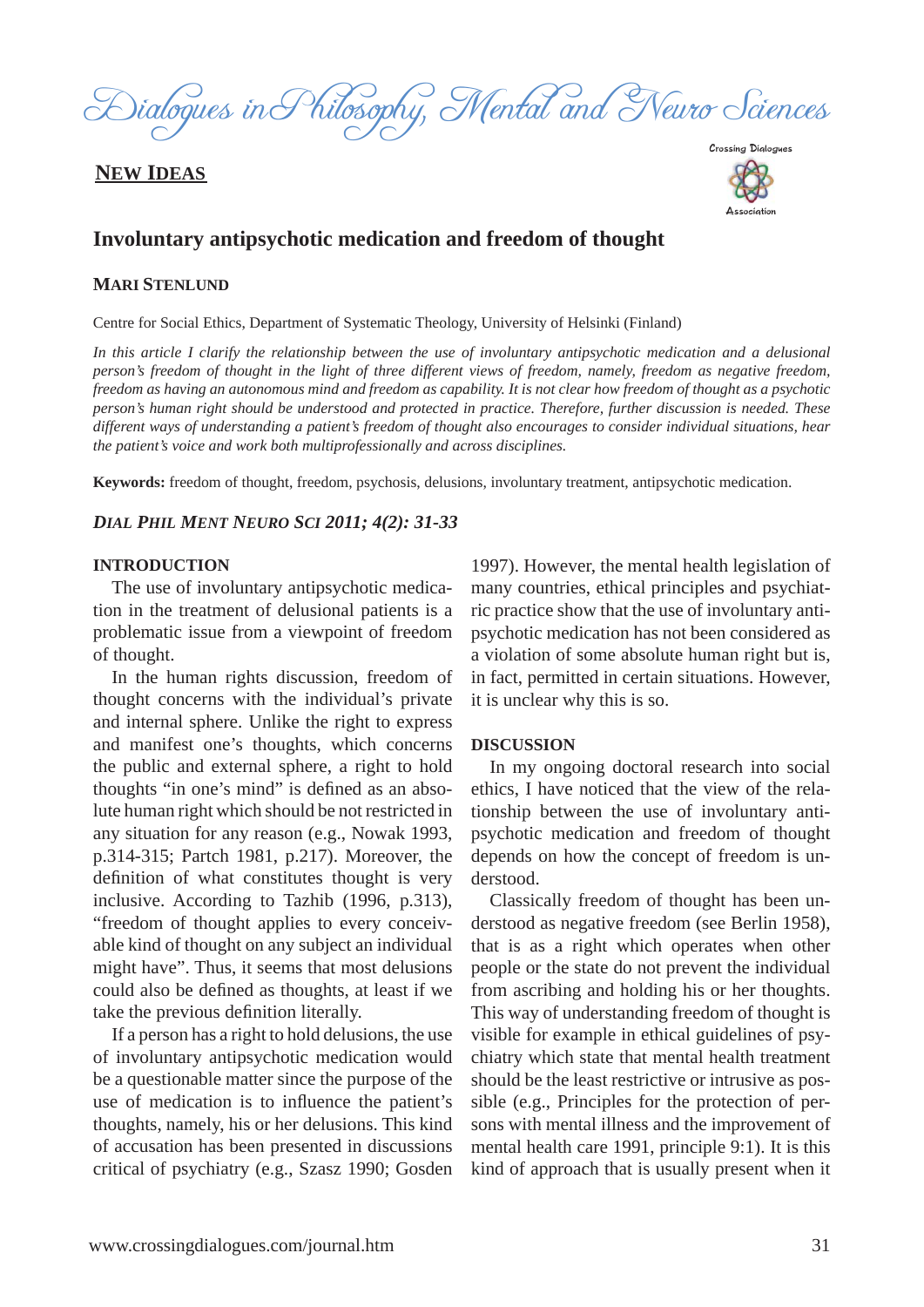is argued that involuntary treatment restricts a psychotic person's freedom (e.g., Kaltiala-Heino et al 2000, p.213). It is this view of freedom in particular which most challenges the use of involuntary antipsychotic medication: it can be asked whether the nursing staff violates the absolute rights of a patient by manipulating his or her brain with the use of medication. When freedom is understood in this way, further discussion raises, among others, the problematic question concerning the relationship between competence or capacity and absolute rights.

Secondly, freedom of thought can be understood in terms of an "autonomous mind". From this viewpoint, a person may have thoughts which are alien to him or her and, thus, the question is whether the person's thoughts are really his or her own authentic thoughts (Pietarinen 1998, p.22-23). Inauthentic, or alien, thoughts may be the result of so-called brainwashing. Delusions might also be understood as thoughts which are alien to the person who holds them. Therefore, a psychotic disorder is seen as restricting the person's freedom of thought by distorting his or her authentic thoughts. Often this view is presented implicitly by noting that delusional people are not autonomous because of their mental disorder (e.g., Gutheil 1980, p.327; Beauchamp and Childress 1989, p.224). From this point of view, one of the goals of involuntary antipsychotic medication is to "return" the individual's freedom of thought. The goal of the use of medication is to liberate the person from the power of psychosis and allow him or her to regain the authenticity of their thinking. The problem is whether thoughts can be classified as inauthentic when people themselves claim that the thoughts are really their own.

The third view of freedom of thought is rooted in the capabilities approach (e.g., Sen 2000; Nussbaum 2000). This view asks what kinds of intellectual resources and abilities the individual has and how capable he or she is in reaching his or her ideological and creative goals. If freedom of thought is understood from this point of view, both psychotic disorder and psychiatric treatment increase and reduce a person's freedom of thought. On the one hand, people with psychosis sometimes feel that their creativity and ability to develop new ideas have increased (see Jamison 1993). According to Kapur (2003, p.15), before experiencing a psychosis people have experiences about "greater awareness". Antipsychotic medication may damp down not only this psychotic experience but also the (so-called) healthy abilities connected to thinking and experiencing. On the other hand, a psychosis and its consequences very often impair a person's capabilities in several areas of life which may in turn influence his or her intellectual resources and capabilities in reaching his or her ideological and creative goals. Psychiatric treatment may increase and return these capabilities. The problem with this view of freedom is that the concept of freedom becomes so wide that the border (if there is one) between freedom and other important values turns out to be unclear.

## **CONCLUSIONS**

It seems that these different understandings of freedom of thought and their applicability to delusional individuals lead to a lack of clear common ethical rules in psychiatry. Since different kinds of approaches are somewhat controversial, emphasizing one view may also lead to decisions that seriously restrict other important aspects of a delusional person's freedom of thought. Even though legislation and ethical guidelines demand the protection of the patient's freedom of thought it is not self evident how this right is actually understood and how it should be protected in practice.

There seems to be a need for further interdisciplinary discussion. Human rights theory in particular should be developed so that the tension between the use of involuntary antipsychotic medication and freedom of thought will be more carefully considered.

However, these diverse understandings of a delusional individual's freedom of thought should not just be regarded as a problem but also as a challenge with potentially positive consequences. If diversity is acknowledged it may lead to consider the individual situations, hear the patient's voice and work both multiprofessionally and across disciplines in order to understand which aspects of freedom of thought are central in each individual case and why. Thus the